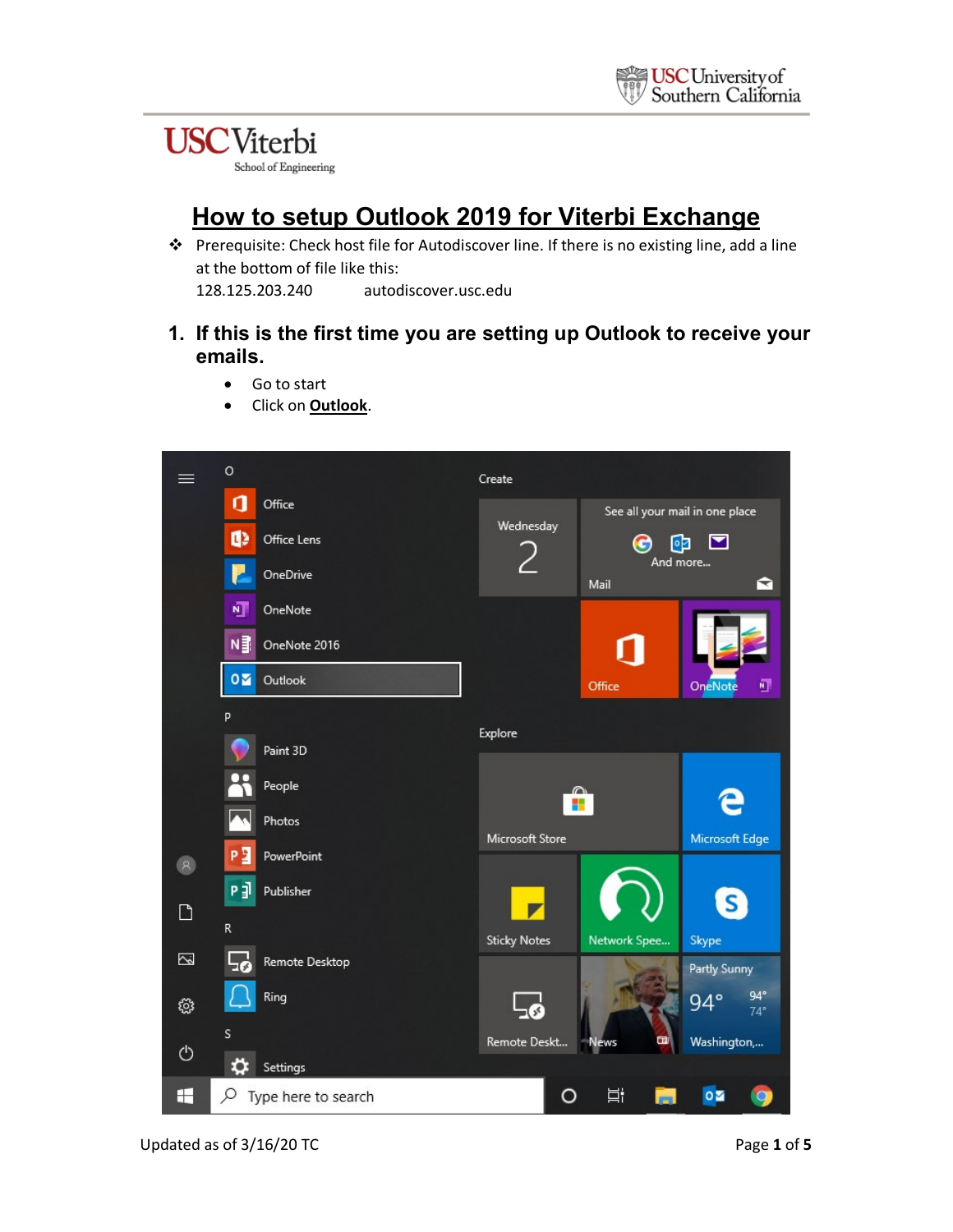

**2. If no account has been setup on the outlook before, Outlook will ask you to setup a new account by showing the following screen.**

|                                                                   | × |
|-------------------------------------------------------------------|---|
| <b>Welcome to Outlook</b>                                         |   |
| Enter an email address to add your account.                       |   |
| username@vsoe.usc.edu<br>$\pmb{\mathrm{v}}$<br>Advanced options v |   |
| Connect                                                           |   |
|                                                                   |   |
|                                                                   |   |

- Enter an email address:
	- **i.** If joined to VSOE domain and logged in with domain account, user's email should autofill with email address.
	- ii. If not joined to domain or on local account enter: <username>@**vsoe.usc.edu**
	- iii. (For example: If your USC email is trojan@usc.edu, your user name would be trojan)
- Click **Connect**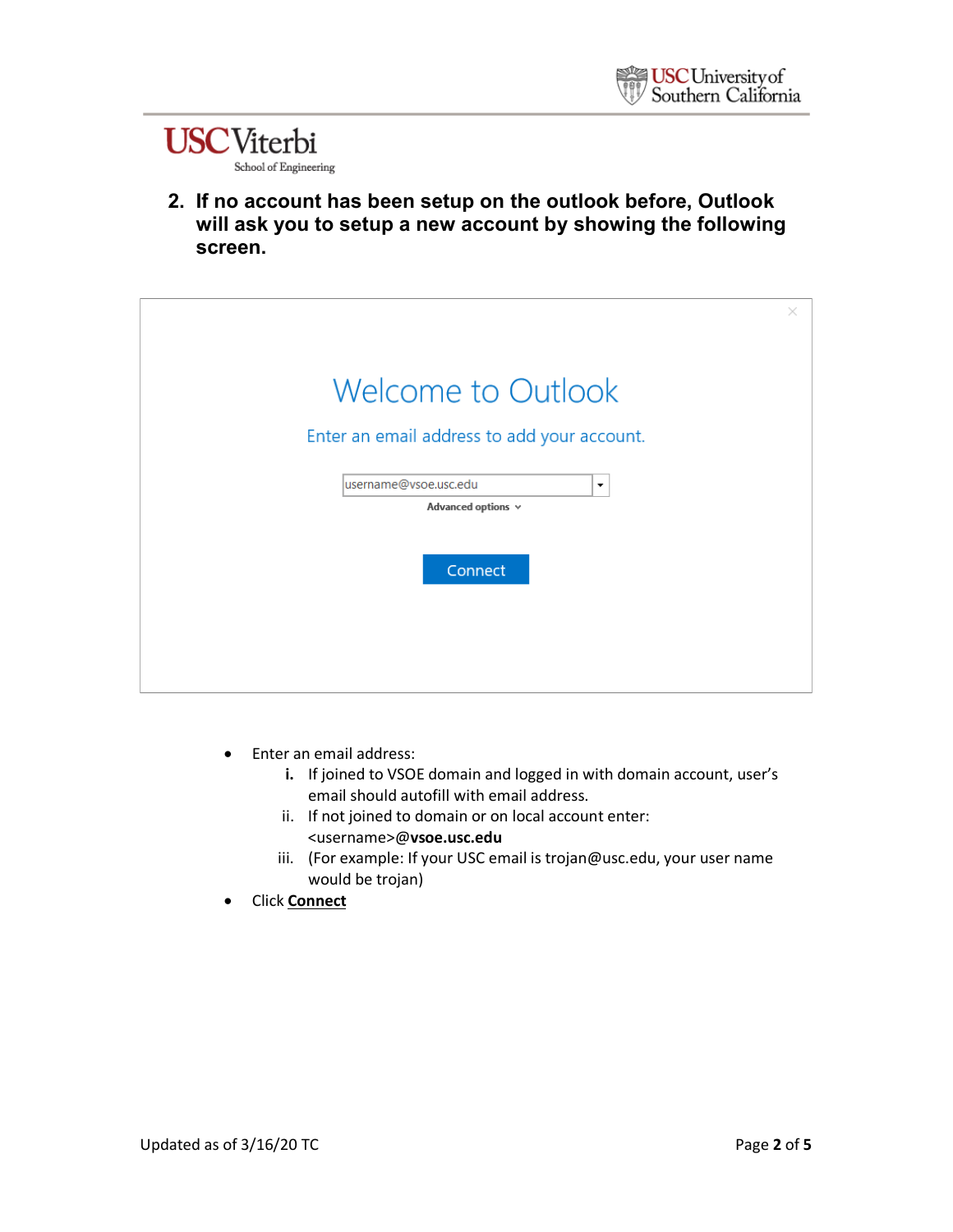

### **3. Autodiscover Prompt**

- You may see an Autodiscover prompt like below.
- Click **Yes**

| <b>Security Alert</b> |                                                                                                                                                                                                                                                                                                                                                                                                                                                                          |  |
|-----------------------|--------------------------------------------------------------------------------------------------------------------------------------------------------------------------------------------------------------------------------------------------------------------------------------------------------------------------------------------------------------------------------------------------------------------------------------------------------------------------|--|
|                       | autodiscover.usc.edu<br>Information you exchange with this site cannot be viewed<br>or changed by others. However, there is a problem with<br>the site's security certificate.<br>The security certificate is from a trusted certifying<br>authority.<br>The security certificate date is valid.<br>The name on the security certificate is invalid or does not<br>match the name of the site.<br>Do you want to proceed?<br>View Certificate<br><b>No</b><br><b>Yes</b> |  |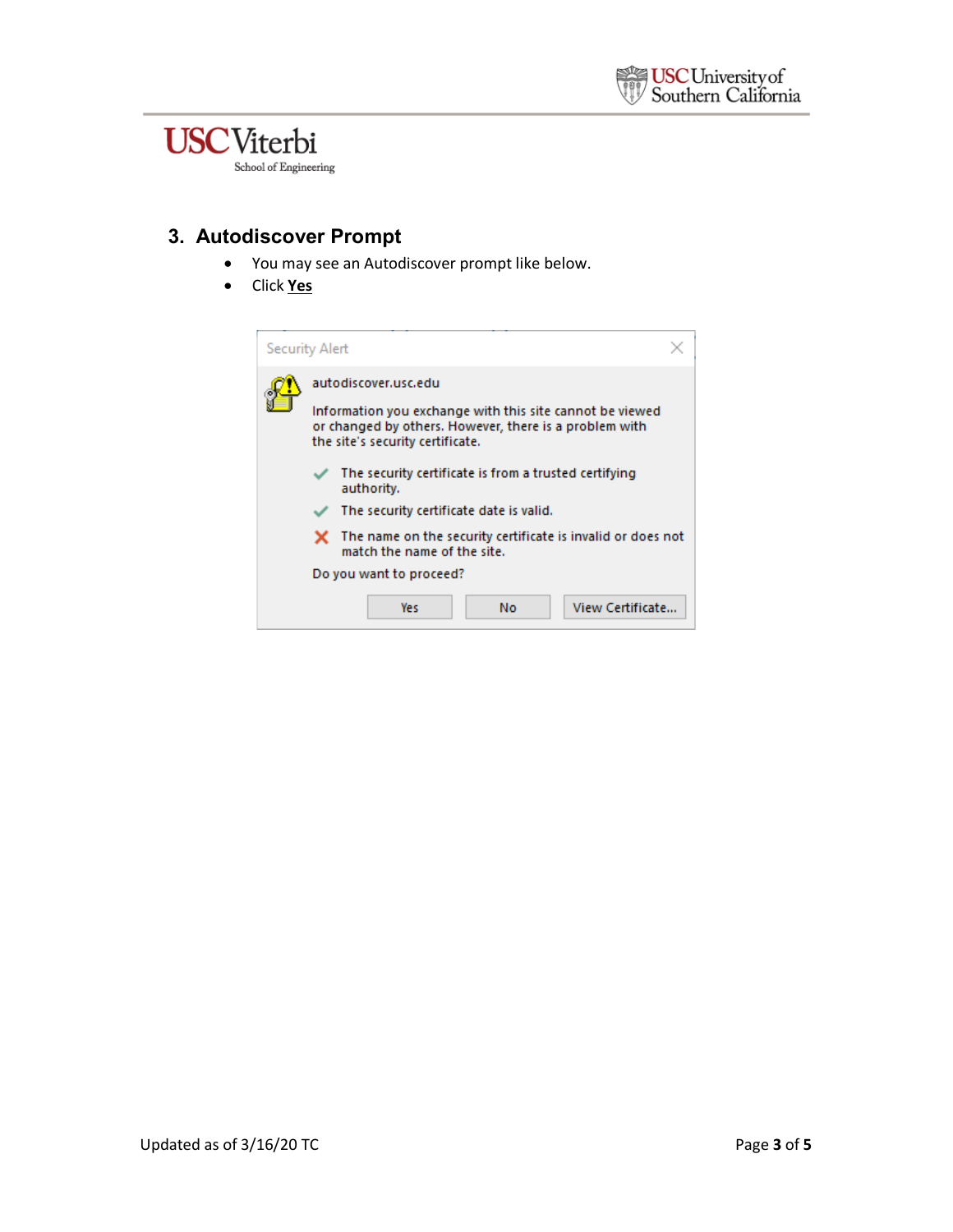# **USC**Viterbi

School of Engineering

#### **4. Account setup is complete**

- Congratulations! You Exchange account has been setup successfully.
- Click **OK**
- Outlook should start showing your emails. It may take some time to load all emails.

| Adding<br>@vsoe.usc.edu<br>Account setup is complete | $\times$ |
|------------------------------------------------------|----------|
| OK                                                   |          |
| Set up Outlook Mobile on my phone, too               |          |